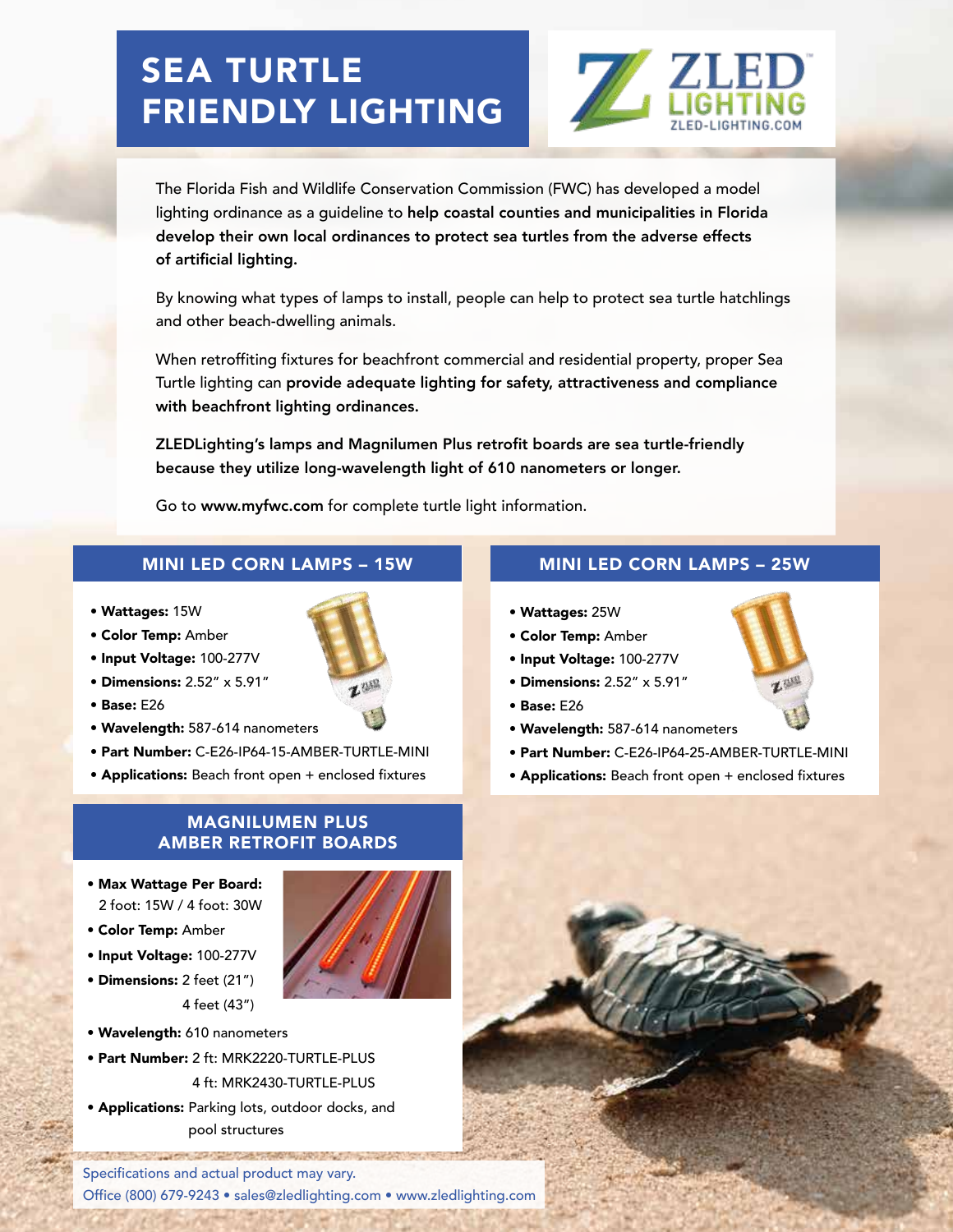

EVERFINE SP-20Suite Test Report

Model: Tester: Temperature: 25.3Deq Manufacturer:

Number:15 Date: 2022-05-25 21:31:39 Humidity: 65.0% Remarks: 0.6m